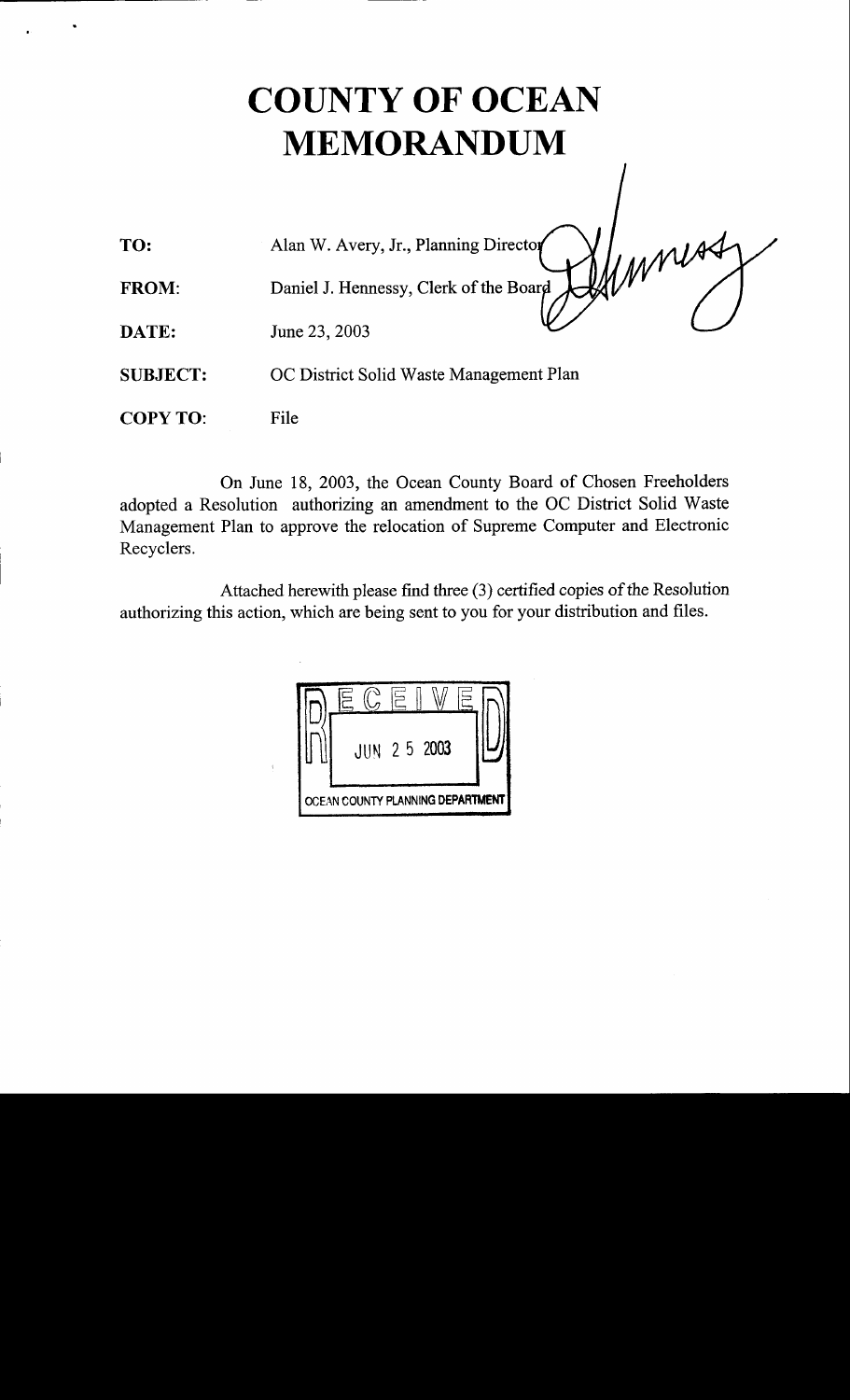## RESOLUTION

June 18,2003

WHEREAS, the Ocean County Board of Chosen Freeholders is responsible for the provisions of the Ocean County District Solid Waste Management Plan; and

WHEREAS, the Ocean County Solid Waste Advisory Council advises the Board on solid waste, recycling and composting matters; and

WHEREAS, Supreme Computer Wholesalers was included into the Ocean County District Solid Waste Management Plan as a Class D Recycling Center to recycle and reclaim computer components and electronic equipment at <sup>1955</sup> Swarthmore Avenue, Units 4 and 5, Block 1607, Lot 2 in Lakewood Township on November 1, 2000; and

WHEREAS, Supreme Computer Wholesalers business continues to grow and they had requested to include Unit 3 at 1955 Swarthmore Avenue, Lakewood Township into the County Plan; and

WHEREAS, on May 27, 2003, the County took administrative action and Supreme Computer Wholesalers was included into the Ocean County District Solid Waste Management Plan as a Class D Recycling Center to reclaim and recycle computer components and electronic equipment at Block 1607, Lot 2, Units 3,4,5, 1955 Swarthmore Avenue, Lakewood Township; and

WHEREAS, the County has received a request from Supreme Computer and Electronic Recyclers to relocate their operation to 1941 Rutgers University Avenue, Block 1607, Lot <sup>1</sup>1 , Lakewood Township; and

WHEREAS, representatives of Supreme Computer and Electronic Recyclers made a presentation to the Ocean County Solid Waste Advisory Council on May 19, 2003; and

WHEREAS, the Ocean County Solid Waste Advisory Council adopted a Resolution on May 19, 2003 to include Supreme Computer and Electronic Recyclers into the County Plan at 1941 Rutgers University Avenue, Block 1607, Lot 11, Lakewood Township.

NOW, THEREFORE BE lT RESOLVED, by the Ocean County Board of Chosen Freeholders as follows:

- 1. Supreme Computer and Electronic Recyclers is included into the Ocean County District Solid Waste Management Plan as a Class D Recycling Center to recycle and reclaim computer components and electronic equipment at 1941 Rutgers University Avenue, Block 1607, Lot 11 in Lakewood Township.
- 2. Copies of this Resolution shall be forwarded to John Castner, Director, Division of Solid & Hazardous Waste, NJDEP; Supreme Computer and Electronic Recyclers; Clerk, Lakewood Township; Clerk of the Board; Ocean County Department of Solid Waste Management.

I certify the foregoing to be a true copy of a Resolution  $\hat{u}$  . Largel by the Board of Chosen Freeholders of the County of Ocean on the<br>
8 day of the 2000 Daniel J. Hennessy

Clerk of the Board